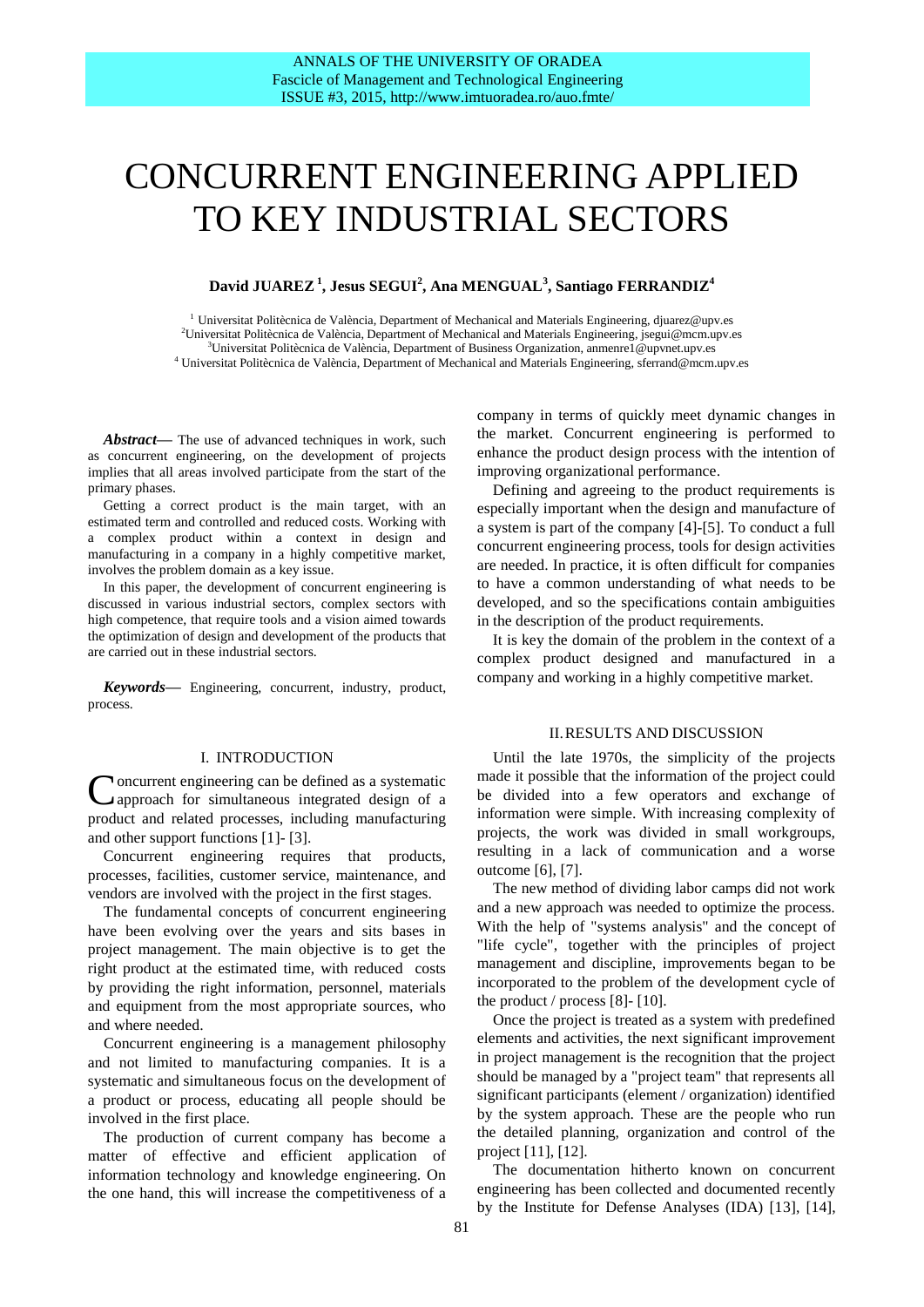## ANNALS OF THE UNIVERSITY OF ORADEA Fascicle of Management and Technological Engineering ISSUE #3, 2015, http://www.imtuoradea.ro/auo.fmte/

introducing bellow the general areas covered by concurrent engineering:

- *1) The dependence of the multifunctional teams to integrate the designs of a product and its manufacturing and support processes;*
- *2) The use of computer-aided design, engineering and manufacturing methods (CAD / CAE / CAM) to support the integration of design through products and process models and databases;*
- *3) The use of a variety of methods of analysis to optimize the design of a product and its manufacturing and support processes.*

#### *A. Model development*

AR Young proposes some methods of application to product design that follow a sequence of methodology in a systematic approach. Some of these models deal specifically with the design process itself, while others take into account the whole process of introducing a product, including manufacturing. The steps that are required during the development process are the following ones:

- *1) -Identification of the need of the product*
- *2) -Development of a document of specification product design*
- *3) -Generation and evaluation of design concept*
- *4) - Detailed Design of the most promising concepts*
- *5) -Design and development of manufacturing plant*
- *6) -Distribution and sale of the new product.*

Once the project is treated as a system with predefined elements and activities, the next significant improvement in project management is the recognition that the project should be managed by a "project team" that represents all significant participants (element / organization) identified by the system approach.

## *B. Application to aviation sector*

A first example of the process of transformation towards the product development in an aerospace industry would be the one which is detailed next:

This transformation was achieved in two main stages: the first was to integrate the principles of concurrent engineering into an existing model of product development in an aerospace company. This stage included defining activities and their associated tools.

The second stage consisted of applying the model developed in a case of a study based on industrial research: an engine helicopter.

The three main results are detailed below:

First, an industrial case of adjusted transformation in the product development is introduced, where the adjustment of an existing model has been improved by incorporating concurrent engineering principles based on joint occurs. Second, the developed model is structured around a set of well-defined activities and associated tools that were previously scattered or redundant. Finally, the developed model was tested in an industrial project of a helicopter engine, tested to assess their value in improving the level of innovation and risk reduction.

The work was focused on early stages of system-level design [14], and the future work will be extended to the application of concurrent engineering based on sets at levels of subsystems and components.

A second example would be the one based on a framework for integrated development of space products. The framework is called "framework of overall vision" [15], as it provides the full suite of products, processes and organization of elements and their interactions since the beginning of the development process.

It uses systems engineering (IS) and concurrent engineering (IC) in an integrated manner, as part of the same framework. The framework extends the application of systems engineering process for lifecycle processes and their responsible organizations and it applies concurrent engineering at all levels of the hierarchical structure of products.

The "framework of overall vision" is supported by a method called "method of structured concurrent analysis ", that consists of the three processes of analysis: requirements analysis, functional analysis and physical analysis. These processes reflect most of the systems engineering process and they are simultaneously applied to the product, process and organizations. The outputs of the method are the requirements, functional attributes, physical attributes and interactions between all of them.

The third example would be based on the ESA (European Space Agency), which conducts assessing studies of pre-Phase-A as part of the definition of future space missions [16]. To evaluate the benefits of the approach of "simultaneous engineering" to these studies, a center for experimental design in ESA / ESTEC has been created and it is used to make an assessment of the mission of the Italian Space Agency CESAR (Central European Satellite for Advanced Research), suggesting a new approach to the evaluation and design of space missions.

### *C. Application to automotive sector*

The importance and benefits of concurrent engineering in the automotive industry are remarkable. They work mainly the study in the areas of concurrent engineering tools, especially the tools of information technologies, such as the analysis systems of finite elements, computer-aided design and expert systems. The use of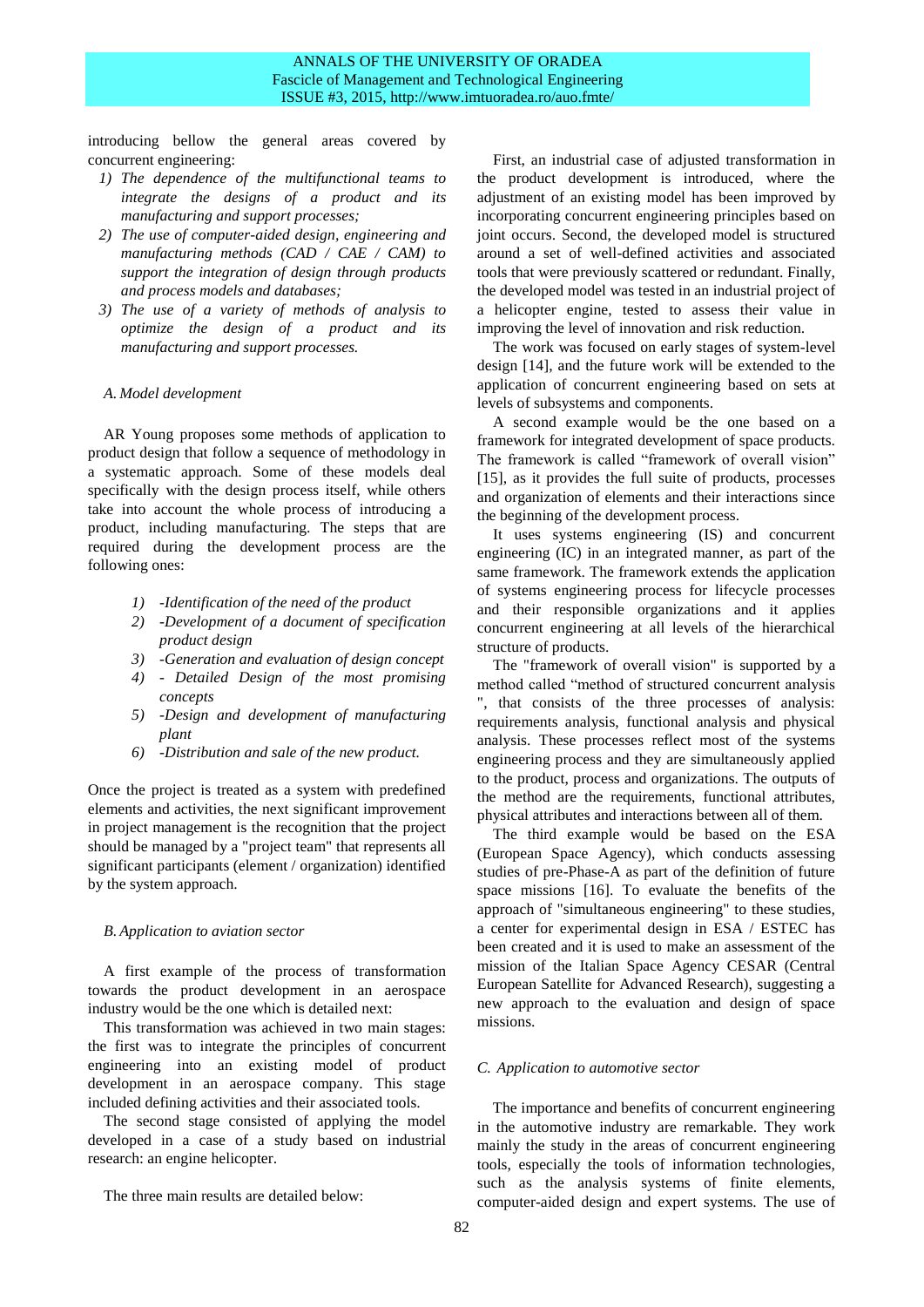concurrent engineering techniques is mainly applied in the development of an automotive engine and transmission, the chassis and the body [17].

In the past, the main processes in the introduction of a new vehicle on the market were developed by great manufacturers, or OEMs (OEM: Original Equipment Manufacturers), and especially the research of concurrent engineering (IC) was based on relevant publications for these manufacturers. Nowadays, the situation has changed worldwide. Great companies outsource lot of engineering work to suppliers. This outsourcing is justified by lower costs and higher quality and, at the same time, each company can use its resources in the areas where they have the technical expertise.

The actions of human resources, organization and technology improve quality in product development by improving communication and cooperation between actors. Although the importance of human resources policy is recognized, the implementation is not high [18- 19].

However, most providers are still in motion "builds and breaks" [20]. The cost of introducing a new discipline as concurrent engineering and adopting new technologies such as computer-aided engineering (CAE) is substantial, as this cost is added to the operating costs and is only justifiable if it enables the development of products of higher quality in less time and with fewer people.

Many companies seek a design process that produces a high-quality product quickly and efficiently. However it is interesting to analyze product design of Toyota Motor Corporation [21] and its system development. The concurrent or simultaneous engineering principles applied to the whole (SBCE) of Toyota lead to extremely effective systems of product development. There are three broad principles that guide Toyota in the decision making in the design, each one with three different approaches to the realization of the principle.

Principle 1: Draw a map of the area of design - define feasible regions, explore trade-offs (demanding objectives towards getting others) designing multiple alternatives, and communicate the possibilities.

Principle 2: Integrate by Intersection - look feasible games intersections, impose minimal restrictions and locate the conceptual robustness; Principle 3: Establish the feasibility before Commitment - close games gradually increasing detail, remaining within games once engaged, and the control by uncertainty directive indoors of the process.

Another example of application of concurrent engineering is the one happened in the greatest US automotive company. The organizational and technological changes had to implement concurrent engineering. The desire to reduce product development time was the driving factor in a strategy designed to increase sales and market share [22]. The company was successful in reducing time to market ("time to market") that was shortened one year in its first newly designed vehicle, mainly by focusing on product, focused platform equipment that allowed an early integration of the manufacturing personnel in the development of process and product. Although technology played an important role in this transformation, organizational and human resources changes were the main facilitators.

## *D. Application to naval sector*

Shipbuilding is a growing market with global competition and narrow profit margins. Concurrent engineering is not currently prevailing within the shipbuilding industry and yet is a technique that has been very successful in other industries. A methodology has been developed to help with the design in the leisure shipbuilding industry. The importance of a concurrent engineering environment in shipbuilding focuses on structural and production subsystems in an attempt to improve the design for production [23].

An example of application is the design of the vessel and support pieces and the manufacturing process [24- 25]. A concurrent engineering solution was proposed for the design and development of a molten steel alloy low carbon steel heavy duty applicable to the structure. The yield strength and tensile strength steel wing designed steel were 480 and 600 MPa, respectively. The optimal structural design of the supports for offshore structures was evaluated using the commercial software ANSYS. The possibility of replacing a set of conventional supports for a single support was verified. The smelting process was simulated using the MAGMASOFT commercial software, and a smelting manufacturing process was designed for the proposed support. Thus, it was possible to reduce the size and weight by approximately 30% and 50%, respectively, compared with the conventional type of support.

## III. CONCLUSIONS

Concurrent engineering requires that all stakeholders involved in the project participate since the beginning of the first phase. The main objective is to get the right product at the estimated time and with reduced costs. The domain of the problem is important in the context of a complex product designed and manufactured in a company and working in a highly competitive market.

Defining and agreeing to the product requirements is especially important when the design and manufacture of a system is part of the company as aeronautical, automotive and naval industrial sectors that because of complexity and competition require tools and approaches that allow an optimization in the design and the development of their products.

It is difficult for companies to have a common understanding of what needs to be developed, and so the specifications contain ambiguities in the description of the product requirements.